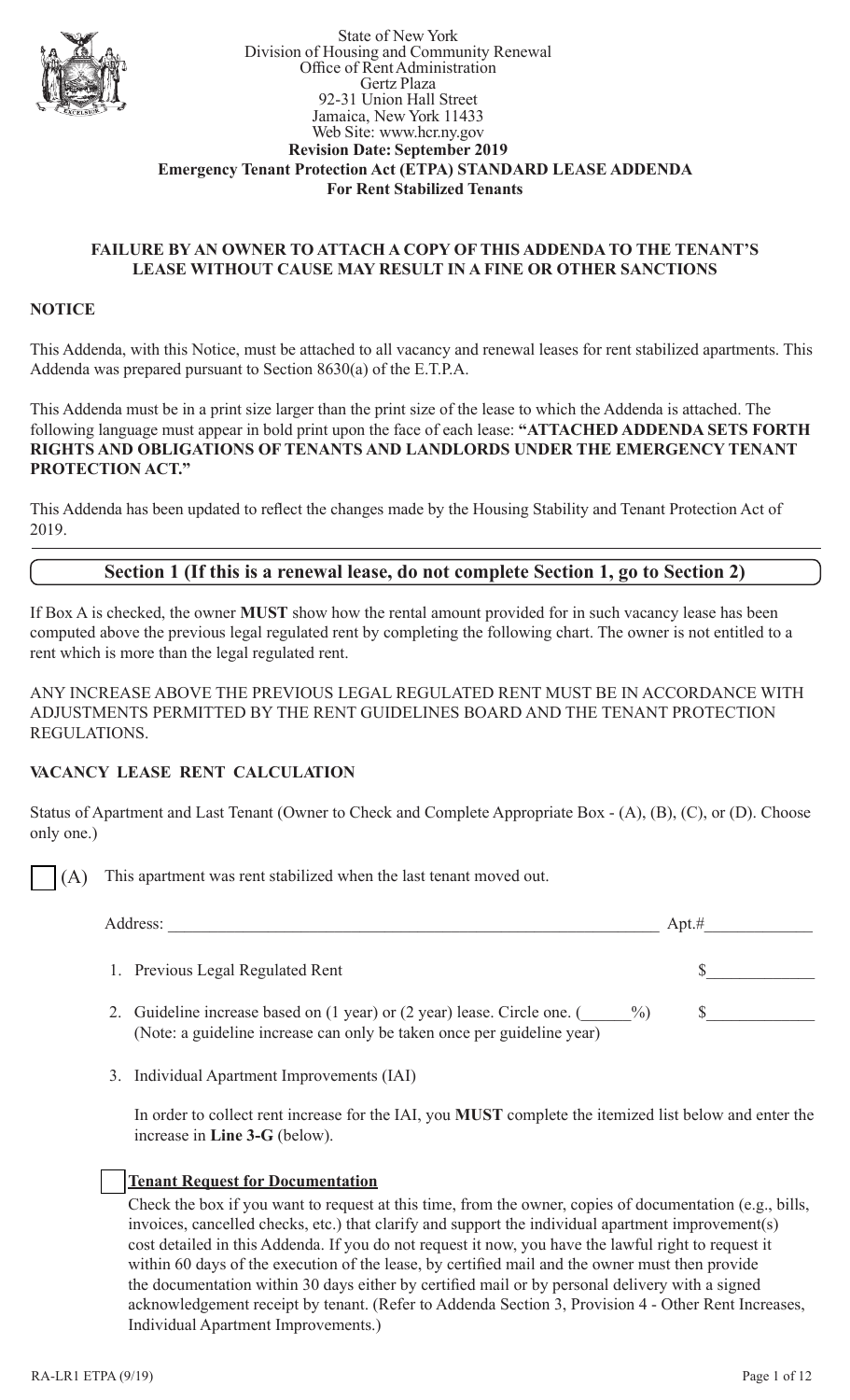## **Individual Apartment Improvements (IAI)**

**NOTE:** Before completing this section, refer to the IAI limitations described in Section 3 - Provision 4 of this document.

### **Items**

| 3-A. Bathroom Renovation (check all applicable items)                                       |                                      |
|---------------------------------------------------------------------------------------------|--------------------------------------|
| Complete Renovation (if this box is checked you are not required to check individual items) |                                      |
| <b>OR</b>                                                                                   |                                      |
| Individual Items (check all applicable items)                                               |                                      |
| Sink                                                                                        |                                      |
| Shower Body                                                                                 |                                      |
| Toilet                                                                                      |                                      |
| Tub                                                                                         |                                      |
| Plumbing                                                                                    |                                      |
| Cabinets                                                                                    |                                      |
| Vanity                                                                                      |                                      |
| Floors and/or Wall Tiles                                                                    |                                      |
| Other (describe)                                                                            |                                      |
|                                                                                             | Total Costs for Parts and Labor 3-A. |
|                                                                                             |                                      |
| 3-B. Kitchen Renovation (check all applicable items)                                        |                                      |
|                                                                                             |                                      |
| Complete Renovation (if this box is checked you are not required to check individual items) |                                      |
| <b>OR</b>                                                                                   |                                      |
| Individual Items (check all applicable items)                                               |                                      |
| Sink                                                                                        |                                      |
| Stove                                                                                       |                                      |
| Refrigerator                                                                                |                                      |
| Dishwasher                                                                                  |                                      |
| Cabinets                                                                                    |                                      |
| Plumbing                                                                                    |                                      |
| Floors and/or Wall Tiles                                                                    |                                      |
| Countertops                                                                                 |                                      |
|                                                                                             |                                      |
|                                                                                             | Total Costs for Parts and Labor 3-B. |
|                                                                                             |                                      |
| 3-C. Other (check all applicable items)                                                     |                                      |
|                                                                                             |                                      |
| Doors                                                                                       |                                      |
| Windows                                                                                     |                                      |
| Radiators                                                                                   |                                      |
| <b>Light Fixtures</b>                                                                       |                                      |
| <b>Electrical Work</b>                                                                      |                                      |
| Sheetrock                                                                                   |                                      |
| Other (describe)                                                                            |                                      |
|                                                                                             | Total Costs for Parts and Labor 3-C. |
|                                                                                             |                                      |
| 3-D. Subtotal Costs for Parts and Labor (sum of 3-A, 3-B and 3-C)                           | $3-D.$                               |
|                                                                                             |                                      |
| 3-E. Total Costs for Parts and Labor for Prior IAIs Collected on or after 6/14/19           | $3-E.$                               |
| (excluding 3-D)                                                                             |                                      |
|                                                                                             |                                      |
| 3-F. Calculating the allowable IAI increase for this installation: $$15,000 - 3-E$          | $3-F.$                               |
|                                                                                             |                                      |
| 3-G. Total IAI Rent Increase (1/168th or 1/180th of Line 3-D or Line 3-F,                   | $3-G.$                               |
| <b>WHICHEVER IS LESS)</b>                                                                   |                                      |
|                                                                                             |                                      |

**Note:** 1/168th if the building has 35 or fewer units. 1/180th if the building is over 35 units.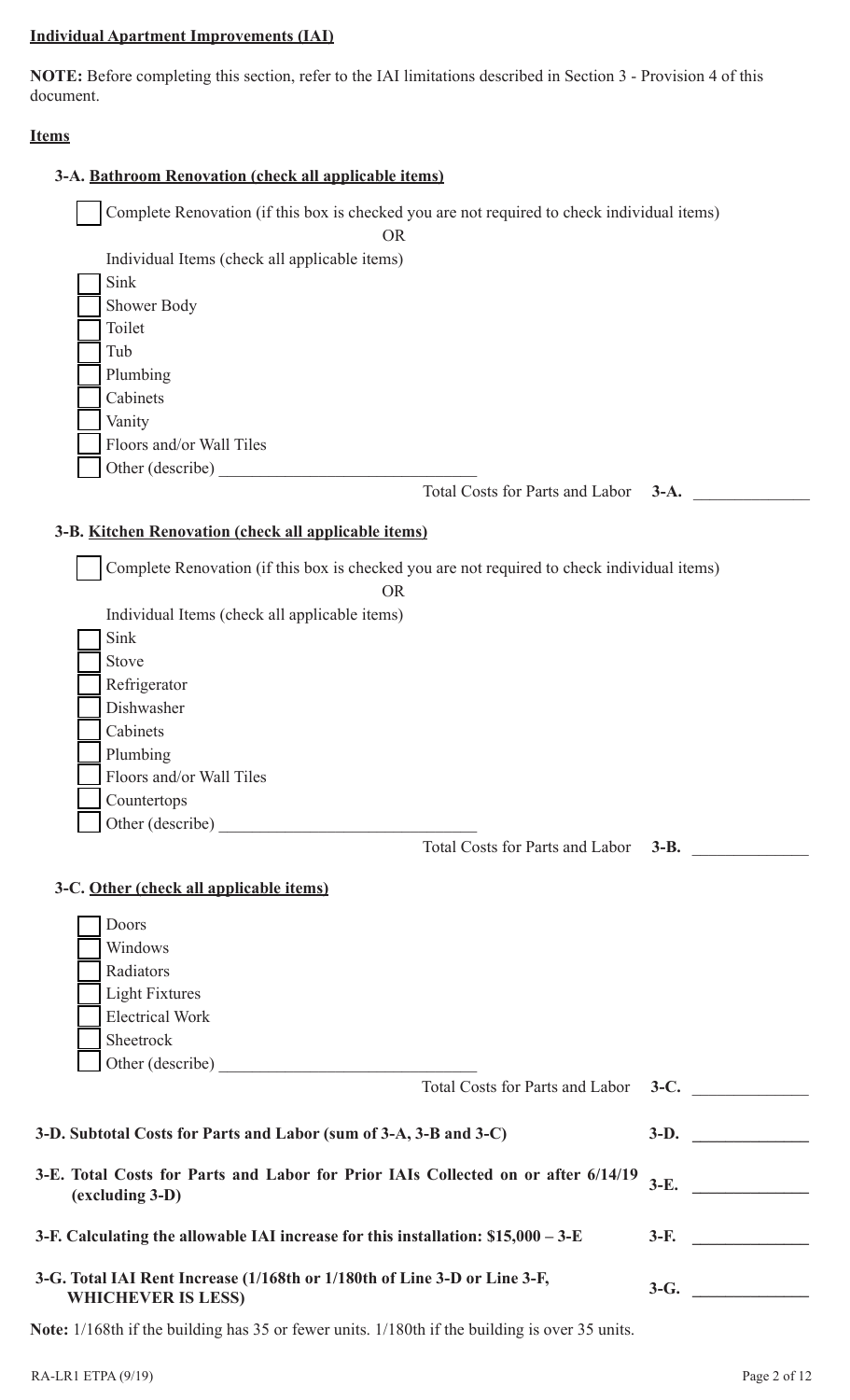| $($ enter 4 or 4A $)$                                                |
|----------------------------------------------------------------------|
|                                                                      |
| 6. Appliance Surcharges (Tenant-installed washer, dryer, dishwasher) |
|                                                                      |
|                                                                      |
|                                                                      |
|                                                                      |

\*If a "preferential rent" is being charged, please read Provision #17 of this Addenda.

(B) This apartment was Rent Controlled at the time the last tenant moved out. This tenant is the first rent stabilized tenant and the rent agreed to and stated in the lease to which this Addenda is attached is \$\_\_\_\_\_\_\_\_\_\_\_\_\_\_\_. The owner is entitled to charge a market rent to the first rent stabilized tenant. The first rent charged to the first rent stabilized tenant becomes the initial legal regulated rent for the apartment under the rent stabilization system. However, if the tenant has reason to believe that this rent exceeds a "fair market rent", the tenant may file a "Fair Market Rent Appeal" with DHCR. The owner is required to give the tenant notice, on DHCR Form RR-1, of the right to file such an appeal. The notice must be served by certified mail. A tenant only has 90 days, after such notice was mailed to the tenant by the owner by certified mail, to file an appeal. Otherwise, the rent set forth on the registration form becomes the initial legal regulated rent.

(C) The rent for this apartment is an Initial or Restructured Rent pursuant to a Government Program. (Specify Program  $\qquad \qquad$  )

 $(D)$  Other  $\qquad \qquad$  \$

# **Section 2 – This section needs to be completed for vacancy and renewal leases**

Lease Addenda for the housing accommodation:

(Print Housing Accommodation's Address and Apartment Number)

Lease Dated:

Lease Start Date: <br>
Lease End Date:

The tenant named in the lease hereby acknowledges the contemporaneous receipt of the above lease addenda for the housing accommodation stated above.

Print Name of Tenant(s)

Signature(s) and Date

Subject to penalties provided by law, the owner of the housing accommodation hereby certifies that the above ddenda is hereby contemporaneously provided to the tenant with the signing of the lease and the information provided by the owner herein is true and accurate based on its records.

> $\mathcal{L}_\mathcal{L}$  , which is a set of the set of the set of the set of the set of the set of the set of the set of the set of the set of the set of the set of the set of the set of the set of the set of the set of the set of Print Name of Owner or Owner's Agent

> $\mathcal{L}_\mathcal{L}$  , which is a set of the set of the set of the set of the set of the set of the set of the set of the set of the set of the set of the set of the set of the set of the set of the set of the set of the set of Signature and Date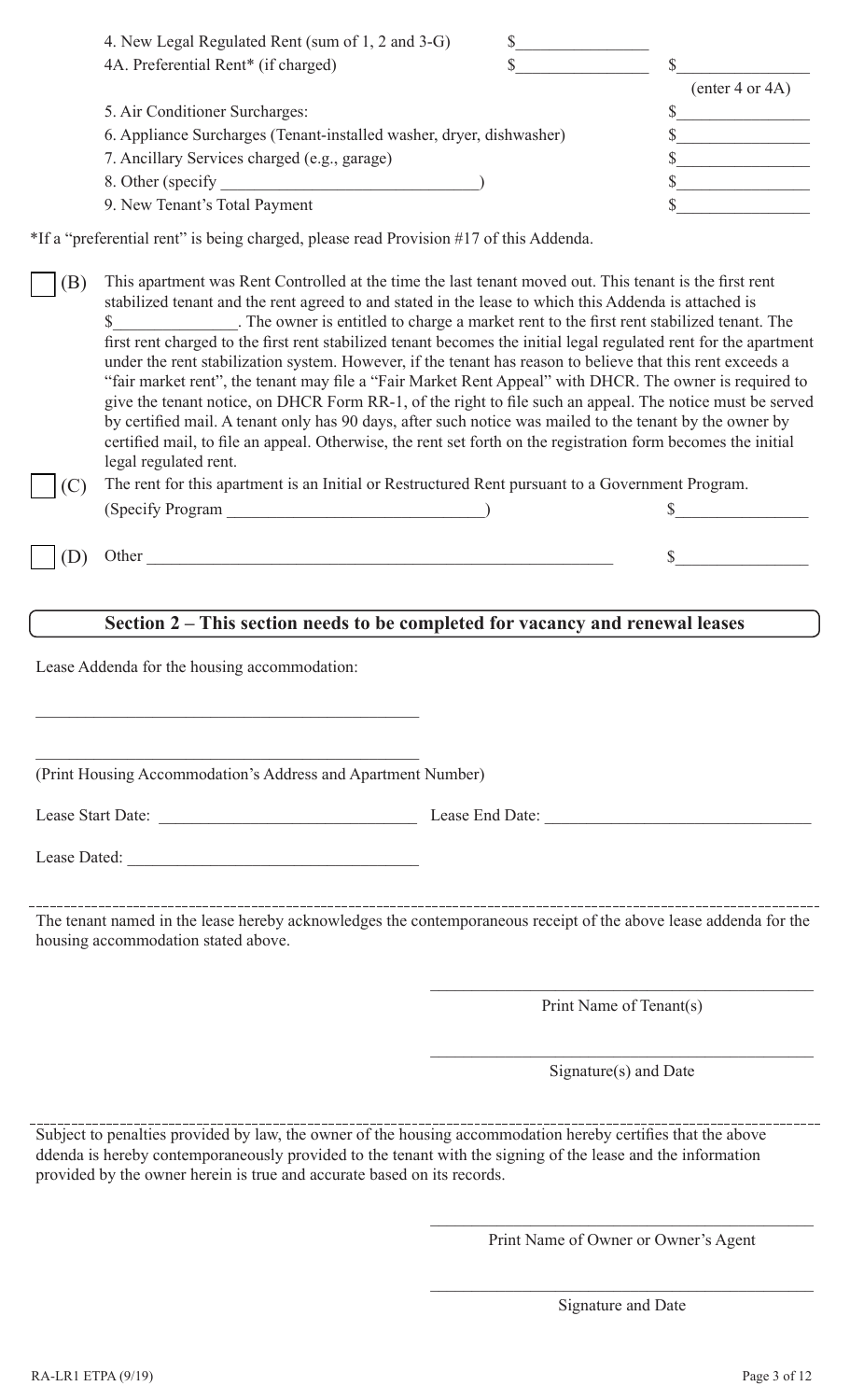## **INTRODUCTION:**

This Addenda is issued by the New York State Division of Housing and Community Renewal (DHCR), pursuant to the Emergency Tenant Protection Act (ETPA) and Tenant Protection Regulations (TPR). It generally informs tenants and owners about their basic rights and responsibilities under the TPR.

This Addenda does not contain every rule applicable to rent stabilized apartments. It is only informational and its provisions are not part of and do not modify the lease. However, it must be attached as an addendum to the lease. It does not otherwise replace or modify more exact or complete sections of the ETPA, TPR, any order of DHCR, or any order of the Rent Guidelines Board that govern this tenancy. The owner must comply with all applicable state, federal and local fair housing laws and nondiscrimination requirements.

The Appendix lists organizations which can provide assistance to tenants and owners who have inquiries, complaints or requests relating to subjects covered in this Addenda.

Tenants should keep a copy of this Addenda and of any lease they sign and carefully review the summary of lawful rent increases described. Any tenant who believes that the rent they are being charged may be unlawful may consider requesting a rent history of their apartment from DHCR (www.hcr.ny.gov). After reviewing the rent history, the tenant can make an informed decision whether to file form RA-89 "Tenant's Complaint of Rent and/or Other Specific Overcharges in a Rent Stabilized Apartment."

## **1. RENEWAL LEASES**

The owner is entitled to increase the rent when a tenant renews a lease ("renewal lease"). Each year, effective October 1, the Rent Guidelines Board sets the percentage of maximum permissible increase over the immediately preceding September 30th rent for leases which will begin during the year for which the guidelines order is in effect. The date a lease starts determines which guidelines order applies.

Guidelines orders provide increases for Renewal Leases. The renewing tenant has the choice of the length of the lease. Different percentages are set for rent increases for leases of one or two years. For additional information see DHCR Fact Sheet #26.

## **2. VACANCY LEASES**

The owner is entitled to increase the previous legal regulated rent when a new tenant enters into a lease for the first time and this is referred to as a vacancy lease. The tenant may choose between a one or two-year lease term. The allowable increase is set by the local rent guidelines board. However, no more than one guideline board increase may be added per guideline year. Lawful Major Capital Improvement and Individual Apartment Improvements may also be added to the rent.

## **3. SECURITY DEPOSITS**

An owner may collect a security deposit no greater than one month's rent. When the rent is increased, the owner may charge an additional amount to bring the security deposit up to the full amount of the increased rent to which the owner is entitled. If a preferential rent is being charged, the amount of the security deposit collected can be no higher than the preferential rent.

A security deposit must be deposited in an interest bearing trust account in a banking organization in New York State. The tenant has the option of applying the interest to the rent, leaving the interest in the bank or receiving the interest annually. For additional information see DHCR Fact Sheet #9.

## **4. OTHER RENT INCREASES**

In addition to guideline increases, the rent may be permanently increased based upon the following:

**(A) Individual Apartment Improvements (IAI)** – When an owner installs a new appliance or makes an improvement to an apartment the owner may be entitled to an IAI rent Increase. Tenant written consent for the improvement and rent increase is only required if the apartment is occupied by a tenant. It is not required for a vacant apartment.

In buildings with 35 units or less, the increase is limited to 1/168th of the cost of the improvement. In buildings with more than 35 units, the increase is limited to 1/180th of the cost of the improvement.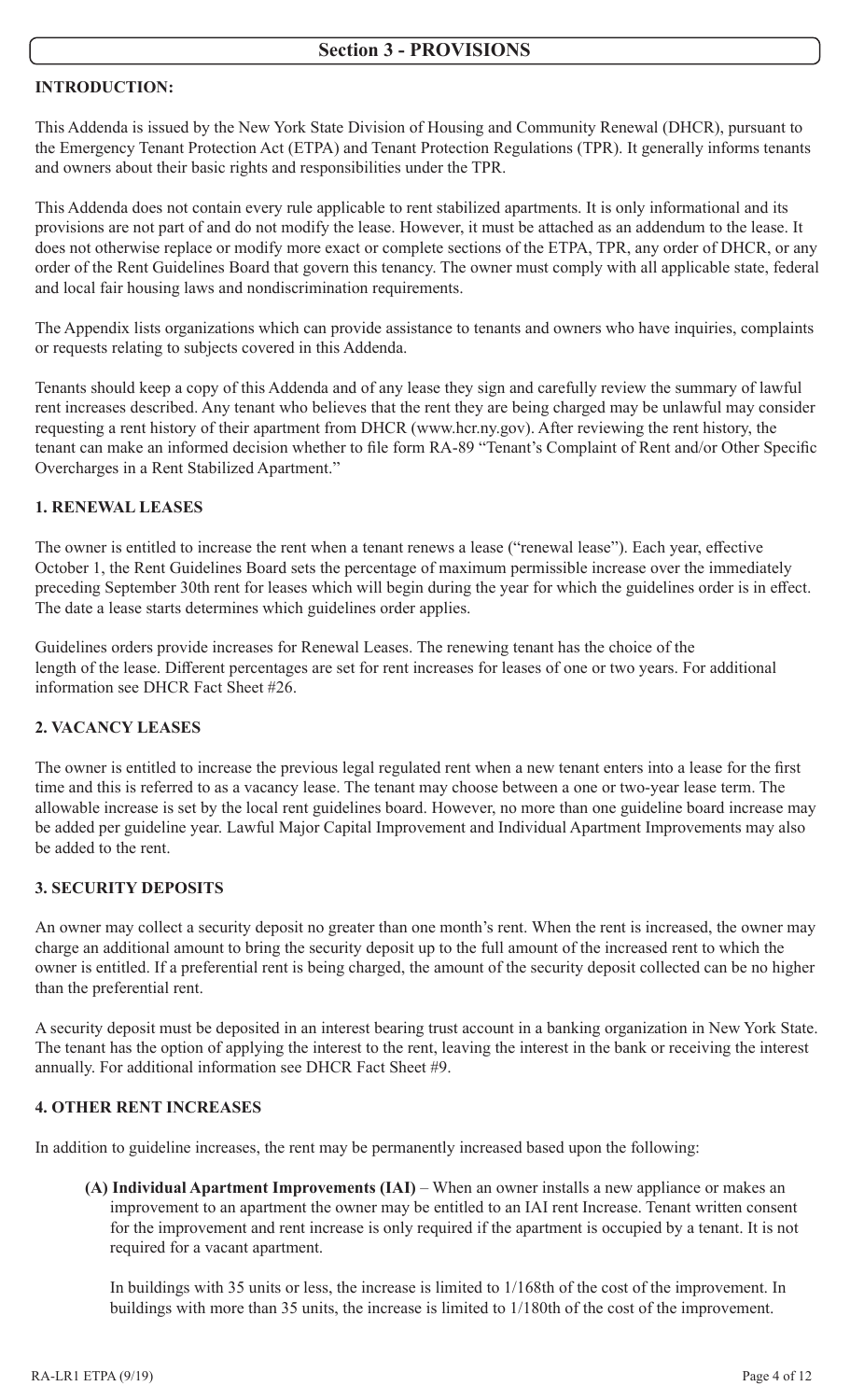No more than three IAI increases can be collected in a 15-year period and the total cost of the improvements eligible for a rent increase calculation cannot exceed \$15,000. Work must be done by a licensed contractor and there is a prohibition on common ownership between the contractor and the owner. The apartment must be free and clear of any outstanding hazardous and immediately hazardous violations. The written consent provided by the tenant in occupancy must be on a DHCR form. A translated version in the top 6 languages spoken other than English will be made available for review on the DHCR website. Owners are required to maintain supporting documentation and photographs for all IAI installations, which commencing June 14, 2020 will be submitted to and stored by DHCR in an electronic format. The IAI rent increase is temporary, as it must be removed from the rent in 30 years and the legal rent must be adjusted at that time for guideline increases that were previously compounded on a rent that included the IAI.

The DHCR Lease Addenda offered to vacancy lease tenants contain notification to the tenant of the right to request from the owner by certified mail Individual Apartment Improvements (IAI's) supporting documentation at the time the lease is offered or within 60 days of the execution of the lease. The owner shall provide such documentation within 30 days of that request in person or by certified mail. A tenant who is not provided with that documentation upon demand may file form RA-90 ETPA "Tenant's Complaint of Owner's Failure to Renew Lease and/or Failure to Furnish a copy of a Signed Lease" to receive a DHCR Order that directs the furnishing of the IAI supporting documentation. (Refer to Addenda Section 1, Individual Apartment Improvements.)

IAI rent increases cannot be collected if a DHCR order reducing rent for decreased services is in effect and has an earlier effective date. It can be collected prospectively on the effective date of a DHCR order restoring the rent.

**(B) Major Capital Improvements (MCI)** – An owner is permitted a rental increase for building-wide major capital improvements, such as the replacement of a boiler or new plumbing. Major Capital Improvement rent increases are prohibited in buildings that contain 35% or fewer rent regulated apartments. The owner must file an application with DHCR and all supporting documentation is audited.

DHCR may issue an order denying the increase or granting it in part or in whole and serve the order on the owner and all tenants in the building. The rent increase approved in the DHCR order is collectible prospectively, on the first day of the first month 60 days after issuance. There are no retroactive rent increases. The collection of the increase is limited to a 2% cap/yearly phase-in. The 2% cap also applies to MCI rent increases not yet collected that were approved on or after June 14, 2012. Upon vacancy, the remaining balance of the increase can be added to the legal rent. In buildings with 35 or fewer units, the cost is amortized over a 12-year period. In buildings with more than 35 units, the cost is amortized over 12 ½ years. The building must be free and clear of any outstanding hazardous and immediately hazardous violations. The MCI rent increase is temporary and it must be removed from the rent in 30 years and the legal rent must be adjusted at that time for guideline increases that were previously compounded on a rent that included the MCI rent increase.

Vacancy lease tenants are to be notified in their lease about pending MCI applications.

- **(C) Hardship** An owner may apply to increase the rents of all rent stabilized apartments based on hardship when:
	- 1. the rents are not sufficient to enable the owner to maintain approximately the same average annual net income for a current three-year period as compared with the annual net income which prevailed on the average over the period 1968 through 1970, or for the first three years of operation if the building was completed since 1968, or for the first three years the owner owned the building if the owner cannot obtain records for the years 1968-1970; or
	- 2. where the annual gross rental income does not exceed the annual operating expenses by a sum equal to at least 5% of such gross income.

If an application for a rent increase based on a major capital improvement or hardship is granted, the owner may charge the increase during the term of an existing lease only if the lease contains a clause specifically authorizing the owner to do so.

## **5. RENT REGISTRATION**

#### (A) **Initial**

An owner must register an apartment's rent and services with DHCR when the building first becomes subject to the RSL and in adherence to any related regulatory agreements and/or tax benefit programs.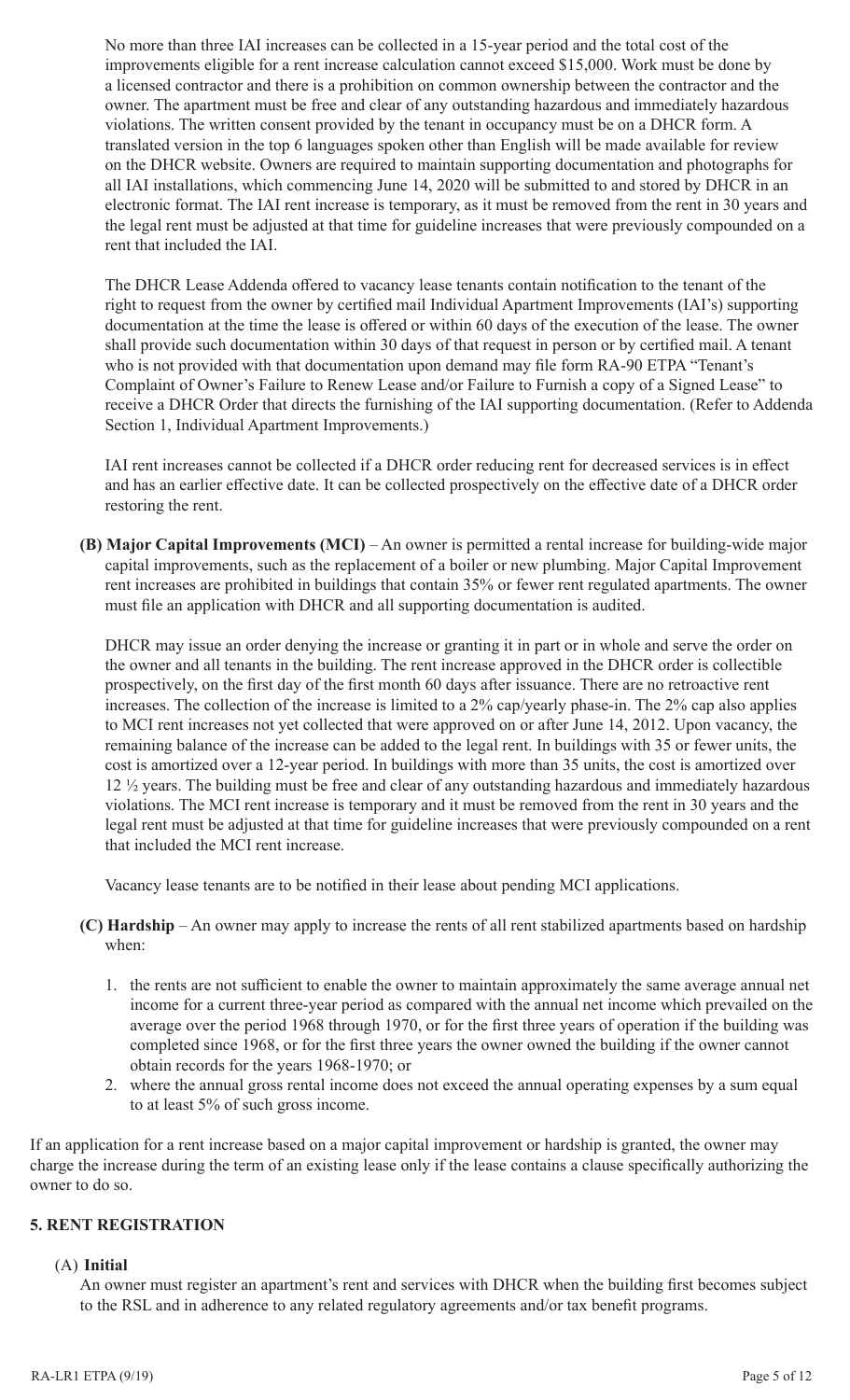### (B) **Annual**

The annual registration must be filed with DHCR no earlier than April 1st of each year. At the time of such filing, the owner must provide each tenant with the tenant's copy.

### (C) **Penalties**

Failure to register may result in such penalties, rent reductions, and other remedies as permitted by law.

#### **6. RENEWAL LEASES**

A tenant has a right to a renewal lease, with certain exceptions (see Provision 10 of this Addenda, "When An Owner May Refuse To Renew A Lease").

At least 90 days and not more than 120 days before the expiration of a lease, the owner must first sign and date the renewal lease RTP-8 ETPA and send it by certified mail to the tenant. That notice must also offer the tenant the choice of a one or two-year lease at the permissible guidelines increase. After receiving the notice, the tenant always has 60 days to accept the owner's offer and to return it by certified mail to the owner.

Any renewal lease, except for the amount of rent and duration of its term, is required to be on the same terms and conditions as the expired lease, and a fully executed copy of the same must be provided to the tenant within 30 days from the owner's receipt of the renewal lease or renewal form signed by the tenant. If the owner does not return a copy of such fully executed Renewal Lease Form to the tenant within 30 days of receiving the signed renewal lease from the tenant, the tenant is responsible for payment of the new lease rent and may file a "Tenant's Complaint of Owner's Failure to Renew Lease and/or Failure to Furnish a Copy of a Signed Lease" (DHCR Form RA-90 ETPA). DHCR shall order the owner to furnish the copy of the renewal lease or form. If the owner does not comply within 20 days of such order, the owner shall not be entitled to collect a rent guidelines increase until the lease or form is provided.

It is illegal for an owner to require a rent stabilized tenant to provide immigration status information or a Social Security number as a condition to renewing the lease. (For additional information on the rights of foreign-born tenants see DHCR Fact Sheet #45.)

If a tenant wishes to remain in occupancy beyond the expiration of the lease, the tenant may not refuse to sign a proper renewal lease. If the tenant does refuse to sign a proper renewal lease, he or she may be subject to an eviction proceeding.

An owner may add to a renewal lease the following clauses even if such clauses were not included in the tenant's prior lease:

- (A) the rent may be adjusted by the owner on the basis of Rent Guidelines Board or DHCR Orders;
- (B) if the owner or the lease grants permission to sublet or assign, the owner may charge a sublet allowance for a sub-tenant or assignee, provided the prime lease is a renewal lease. However, this sublet allowance may be charged even if such clause is not added to the renewal lease. (Subletting is discussed in Provision 9 of this Addenda);
- (C) provisions for rent increases if authorized under Section 423 of the Real Property Tax Law: a clause may be added to provide for an annual or other periodic rent increase over the legal regulated rent if authorized by Section 423 of the Real Property Tax Law.

## **7. RENEWAL LEASE SUCCESSION RIGHTS**

In the event that the tenant has permanently vacated the apartment at the time of the renewal lease offer, family members who have lived with the tenant in the apartment as a primary residence for at least two years immediately prior to such permanent vacating (one year for family members who are senior citizens and disabled persons), or from the inception of the tenancy or commencement of the relationship, if for less than such periods, are entitled to a renewal lease.

"Family Member" includes the spouse, son, daughter, stepson, stepdaughter, father, mother, stepfather, stepmother, brother, sister, grandfather, grandmother, grandson, granddaughter, father-in-law, mother-in-law, son-in-law or daughter-in-law of the tenant.

"Family member" may also include any other person living with the tenant in the apartment as a primary residence who can prove emotional and financial commitment and interdependence between such person and the tenant. Examples of evidence which is considered in determining whether such emotional and financial commitment and interdependence existed are set forth in the Tenant Protection Regulations. Renewal lease succession rights are also discussed in detail in DHCR Fact Sheet #30.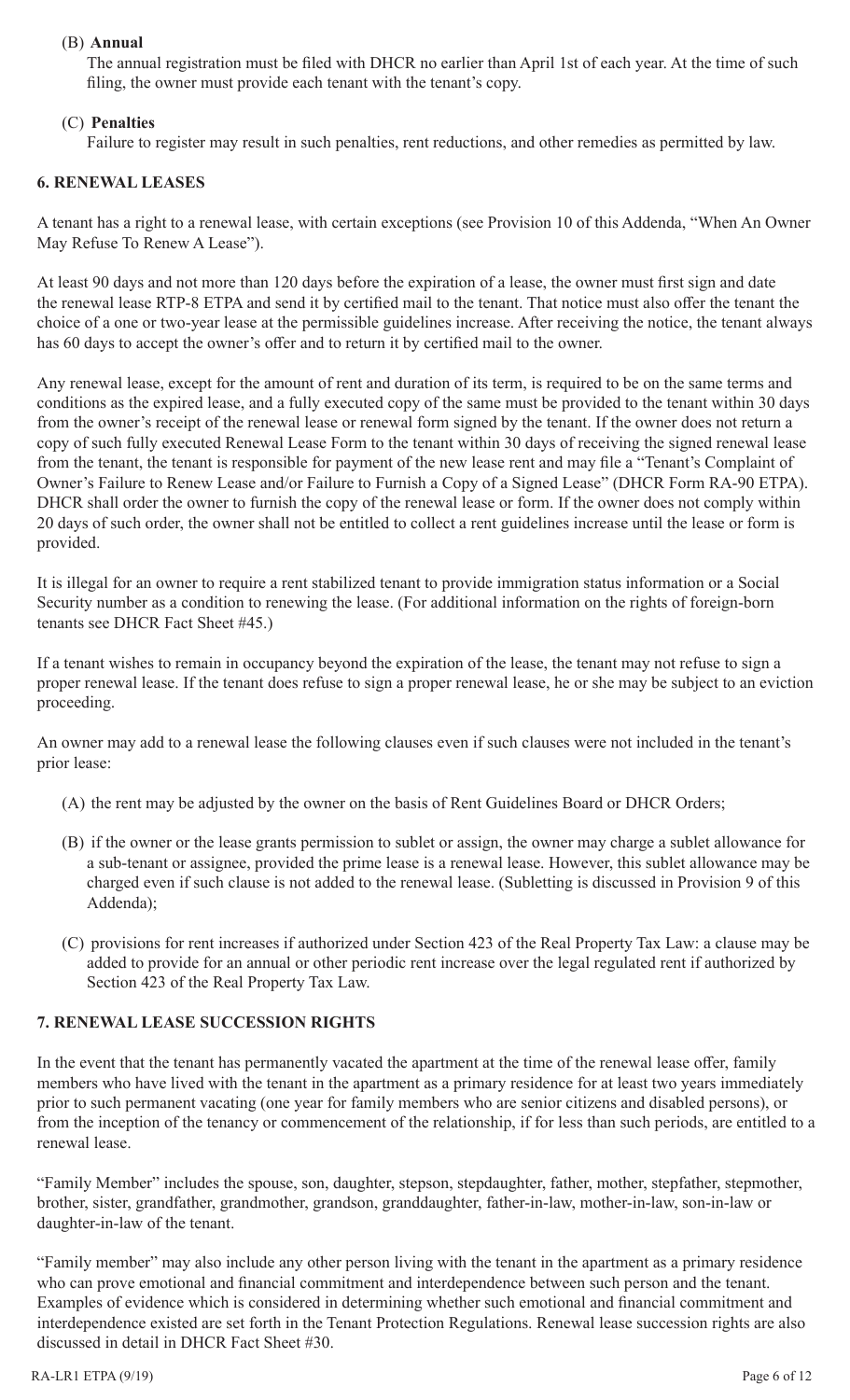### **8. SERVICES**

Written notification to the owner or managing agent should be given but is **NOT** required, before filing a decrease in service complaint with DHCR. Owners who have not received prior written notification from the tenant will however, be given additional time to respond to a complaint filed with DHCR. Applications based on a lack of heat or hot water must be accompanied by a report from the appropriate city agency.

All emergency conditions do not require prior written notification. These include but are not limited to: vacate order (5 day notification), fire (5 day notification), no water apartment wide, no operable toilet, collapsed or collapsing ceiling or walls, collapsing floor, no heat/hot water apartment wide (violation required), broken or inoperative apartment front door lock, all elevators inoperable, no electricity apartment wide, window to fire escape (does not open), water leak (cascading water, soaking electrical fixtures), window-glass broken (not cracked), broken/unusable fire escapes, air conditioner broken (summer season). Complaints to DHCR on the appropriate DHCR form that cite any of these emergency conditions will be treated as first priority and will be processed as quickly as possible. **It is recommended that tenants use a separate DHCR form for any problematic conditions that are not on this emergency condition list.**

Certain conditions, examples of which are set forth in the Tenant Protection Regulations, which have only a minimal impact on tenants, do not affect the use and enjoyment of the premises, and may exist despite regular maintenance of services. These conditions do not rise to the level of a failure to maintain required services. The passage of time during which a disputed service was not provided without complaint may be considered in determining whether a condition is de minimis. For this purpose, the passage of 4 years or more will be considered presumptive evidence that the condition is de minimis.

The amount of any rent reduction ordered by DHCR shall be reduced by any credit, abatement or offset in rent which the tenant has received pursuant to Sec. 235-b of the Real Property Law ("Warranty of Habitability") that relates to one or more conditions covered by the DHCR Order. For additional information see DHCR Fact Sheets #3, #14 and #37.

### **9. SUBLETTING AND ASSIGNMENT**

A tenant has the right to sublet his/her apartment, even if subletting is prohibited in the lease, provided that the tenant complies strictly with the provisions of Real Property Law Section 226-b. Tenants who do not comply with these requirements may be subject to eviction proceedings. Compliance with Section 226-b is not determined by DHCR, but by a court of competent jurisdiction. If a tenant in occupancy under a renewal lease sublets his/her apartment, the owner may temporarily increase the rent by the current rent guidelines board adjustment, regardless of whether the owner has increased the rent by the guidelines board amount within the prior twelve months. This charge may be passed on to the sub-tenant. However, upon termination of the sublease, the Legal Regulated Rent shall revert to the Legal Regulated Rent without such temporary increase. The rent increase is the allowance provided by the Rent Guidelines Board available when the tenant's lease commenced, and it takes effect when the subletting takes place.

A tenant who sublets his/her apartment is entitled to charge the sub-tenant the rent permitted under the ETPA, and may charge a 10% surcharge payable to the tenant only if the apartment sublet is fully furnished with the tenant's furniture. Where the tenant charges the sub-tenant any additional rent above such surcharge and sublet allowance, if applicable, the tenant shall be required to pay to the sub-tenant a penalty of three times the rent overcharge, and may also be required to pay interest and attorney's fees. The tenant may also be subject to an eviction proceeding.

#### **Assignment of Leases**

In an assignment, a tenant transfers the entire remainder of his or her lease to another person (the assignee), and gives up all of his/her rights to reoccupy the apartment.

Pursuant to the provisions of Real Property Law Section 226-b, a tenant may not assign his/her lease without the written consent of the owner, unless the lease expressly provides otherwise. If the owner consents to the assignment of the lease, the owner may increase the rent as if the assignee was entering into a new lease following permanent vacancy. Such increase shall remain part of the Legal Regulated Rent for any subsequent renewal lease.

An owner is not required to have reasonable grounds to refuse to consent to the assignment. However, if the owner unreasonably refuses consent, the owner must release the tenant from the remainder of the lease, if the tenant, upon 30 days' notice to the owner, requests to be released.

If the owner refuses to consent to an assignment and does have reasonable grounds for withholding consent, the tenant cannot assign and the owner is not required to release the tenant from the lease. For additional information see, DHCR Fact Sheet #7.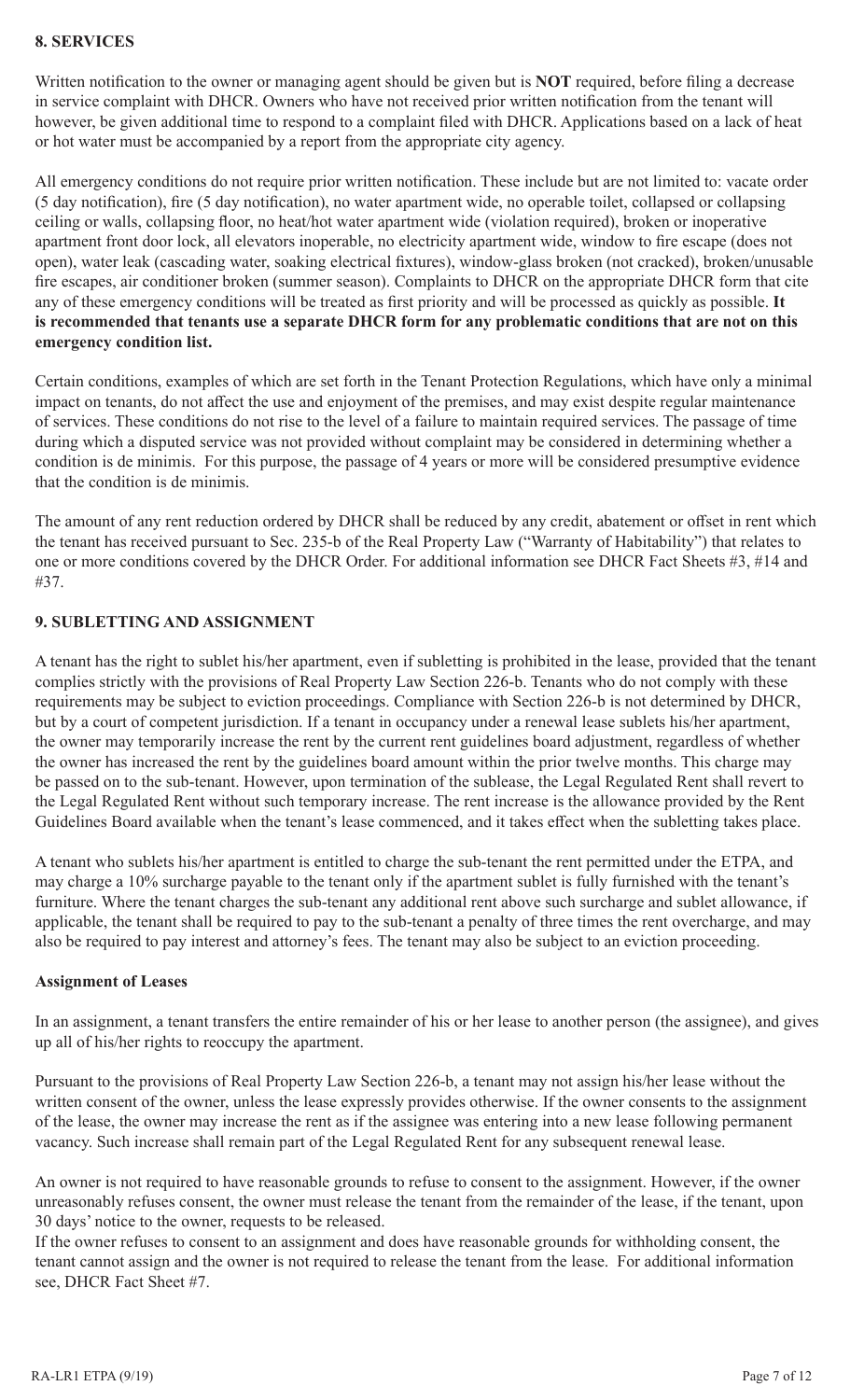#### **10. WHEN AN OWNER MAY REFUSE TO RENEW A LEASE**

As long as a tenant pays the lawful rent to which the owner is entitled, the tenant, except for the specific grounds stated in the ETPA and TPR, is entitled to remain in the apartment. An owner may not harass a tenant by engaging in an intentional course of conduct intended to make the tenant move from his/her apartment.

Below are listed some but not all grounds for eviction:

**Without DHCR consent**, the owner may refuse to renew a lease and bring an eviction action in Civil Court at the expiration of the lease on any of the following grounds:

- (A)the tenant refuses to sign a proper renewal lease offered by the owner;
- (B) the tenant does not occupy the apartment as his or her primary residence. The owner must notify the tenant in writing at least 90 and not more than 120 days prior to the expiration of the lease term of the owner's intention not to renew the lease.

**With DHCR consent**, the owner may refuse to renew a lease upon any of the following grounds:

- (A)the owner seeks in good faith to recover possession of the apartment for the purpose of demolishing the building and constructing a new building; or
- (B) the owner requires the apartment or the land for the owner's own use in connection with a business which the owner owns and operates.

A tenant will be served with a copy of the owner's application and has a right to object. If the owner's application is granted, the owner may bring an eviction action in Civil Court.

### **11. EVICTION WHILE THE LEASE IS IN EFFECT**

The owner may bring an action in Civil Court to evict a tenant during the term of the lease for the grounds stated in the the ETPA and TPR.

Below are listed some but not all grounds for eviction:

- (A)does not pay rent;
- (B) is violating a substantial obligation of the tenancy;
- (C) is committing or permitting a nuisance;
- (D)is illegally using or occupying the apartment;
- (E) has unreasonably refused the owner access to the apartment for the purpose of making necessary repairs or improvements required by law or authorized by DHCR, or for the purpose of inspection or showing. The tenant must be given at least 5 days' notice of any such inspection or showing, to be arranged at the mutual convenience of the tenant and owner, so to enable the tenant to be present at the inspection or showing. A tenant cannot be required to permit access for inspection or showing if such requirement would be contrary to the lease.

Tenants are cautioned that causing violations of health, safety, or sanitation standards of housing maintenance laws, or permitting such violations by a member of the family or of the household or by a guest, may be the basis for a court action by the owner.

#### **12. COOPERATIVE AND CONDOMINIUM CONVERSION**

Tenants who do not purchase their apartments under a Non-Eviction Conversion Plan continue to be protected by Rent Stabilization. Conversions are regulated by the New York State Attorney General. Any cooperative or condominium conversion plan accepted for filing by the New York State Attorney General's Office will include specific information about tenant rights and protections. An informational booklet about the general subject of conversion is available from the New York State Attorney General's Office.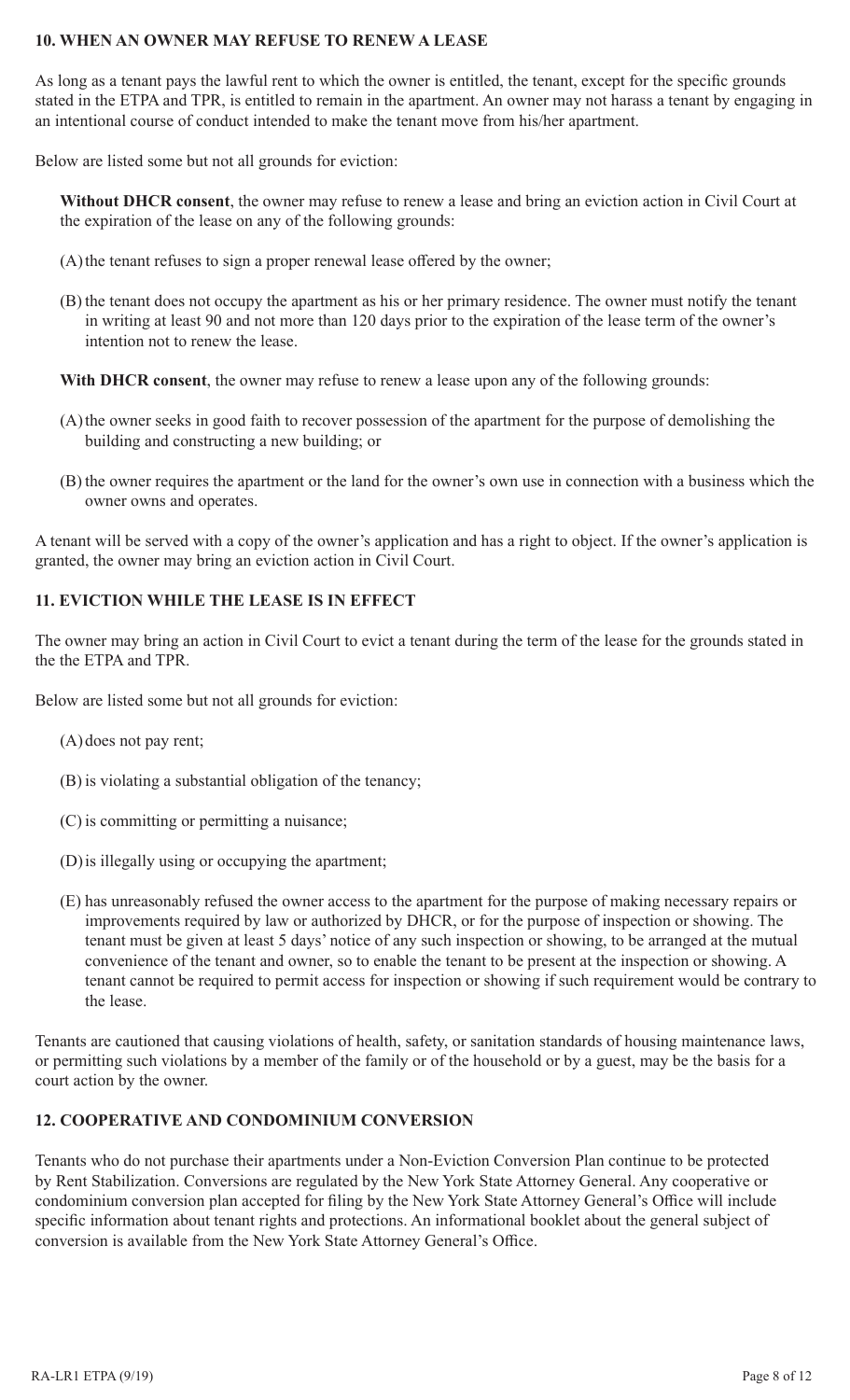### **13. SENIOR CITIZENS AND DISABILITY RENT INCREASE EXEMPTION PROGRAM**

Tenants or their spouses who are 62 years of age, or older, or are persons with a disability, and whose household income level does not exceed the established income level may qualify for an exemption from guideline rent increases, hardship rent increases, major capital improvement rent increases and rent reductions for DHCR approved electrical sub-metering conversions. This exemption will only be for a portion of the increase which causes the tenant's rent to exceed one-third of the "net" household income, and is not available for increases based on new services or equipment within the apartment. Questions concerning the Senior Citizen Rent Increase Exemption (SCRIE) program and the Disability Rent Increase Exemption (DRIE) program can be addressed to the Division of Housing and Community Renewal.

When a senior citizen or person with a disability is granted a rent increase exemption, the owner may obtain a real estate tax credit from the municipality equal to the amount of the tenant's exemption. Notwithstanding any of the above, a senior citizen or person with a disability who receives a rent increase exemption is still required to pay a full month's rent as a security deposit. For additional information see DHCR Fact Sheet # 20 and # 21.

## **14. SPECIAL CASES AND EXCEPTIONS**

Some special rules relating to stabilized rents and required services may apply to newly constructed buildings subject to regulatory agreement and/or which receive tax abatement or exemption, and to buildings rehabilitated under certain New York State or federal financing, mortgage insurance programs, or project based vouchers. The supervising government agency that sets initial legal rents may also set preferential rents. The rules mentioned in this Addenda do not necessarily apply to rent stabilized apartments located in hotels or permanent housing accommodations with government contracted services to vulnerable individuals or individuals with disabilities who are or were homeless or at risk of homelessness.

## **15. AIR CONDITIONER SURCHARGES**

Owners are authorized to collect surcharges from rent stabilized tenants for the use of air conditioners. DHCR issues an annual update to an Operational Bulletin in which the lawful surcharges are established for the year. One surcharge amount is established for tenants in buildings where electricity is included in the rent. Another surcharge is established for tenants who pay for their own electricity. Such surcharges shall not become part of the legal regulated rent. (See Operational Bulletin 84-4 and Fact Sheet # 27).

## **16. SURCHARGES FOR TENANT INSTALLED WASHING MACHINES, DRYERS AND DISHWASHERS**

Unless a lease provides otherwise, owners are not required to allow tenants to install washing machines, dryers or dishwashers. Where a tenant requests permission from the owner to install such appliance or appliances, whether permanently installed or portable, and the owner consents, the owner may collect a surcharge or surcharges. DHCR issues periodic updates to an Operational Bulletin that sets forth surcharges for washing machines, dryers and dishwashers. One set of surcharges is established for tenants in buildings where electricity is included in the rent. Another set of surcharges is established for tenants who pay their own electricity. Such surcharges shall not become part of the rent. (See Operational Bulletin 2005-1).

## **17. PREFERENTIAL RENT**

A preferential rent is a rent which an owner agrees to charge that is lower than the legal regulated rent that the owner could lawfully collect. The legal regulated rent is required to be written into the vacancy lease and all subsequent renewal leases in order to be preserved. The HSTPA effective June 14, 2019 while continuing to allow for both preferential and legal rents to be raised at the time of a lease renewal additionally requires that any preferential rent already being collected must continue to be offered at the time of a lease renewal. The rent increase to be collected at a lease renewal on the preferential rent must be set by applying the applicable guideline increase to the preferential rent. The legal rent cannot be collected until a vacancy occurs and can be offered to the next new vacancy lease tenant, provided that both the legal rent and the preferential rent are listed in the initial lease offering the preferential rent and every subsequent lease offering the preferential rent until the vacancy. Exceptions to these requirements may apply to preferential rents established by regulatory agreements.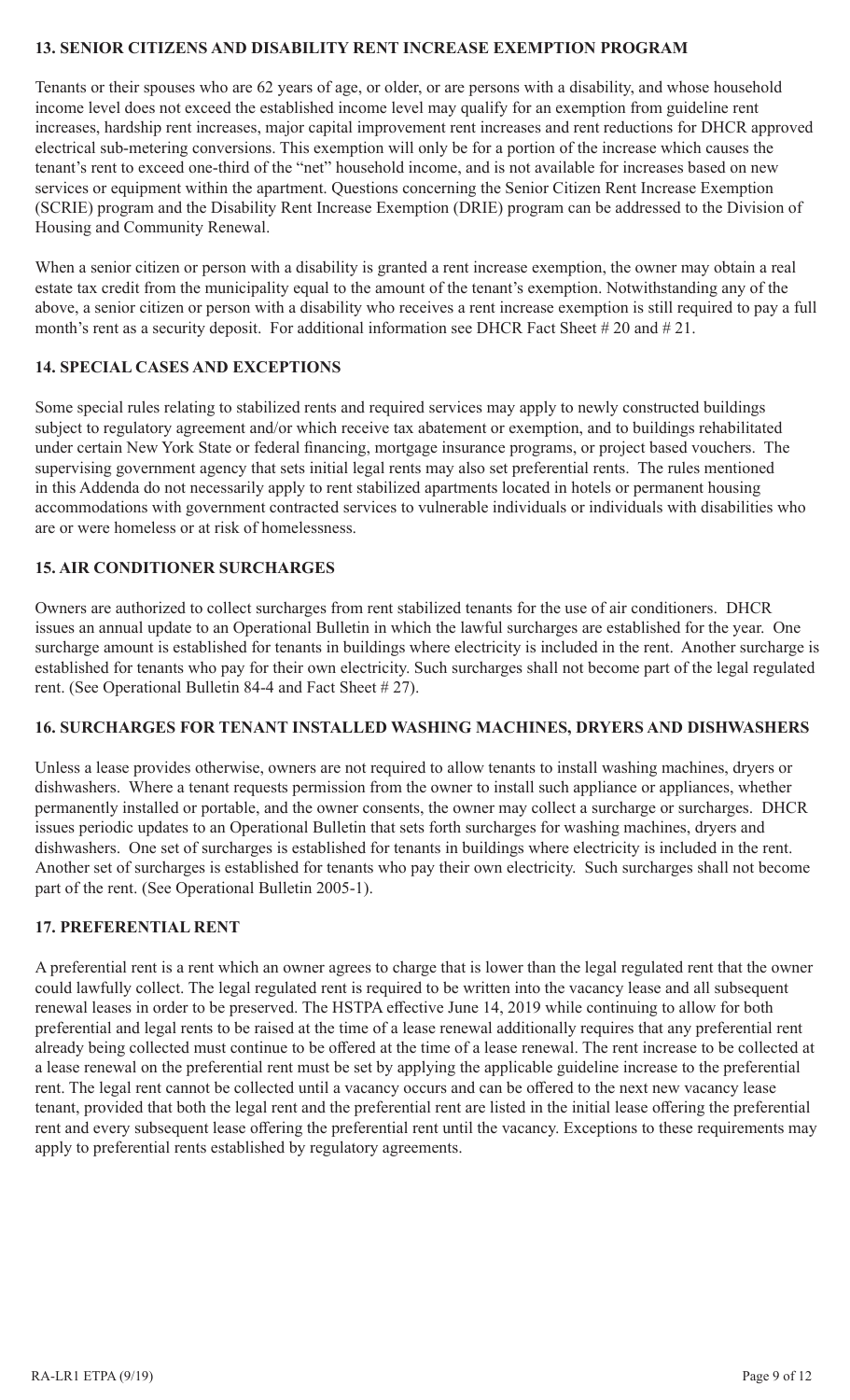#### **18. LANGUAGE ACCESS**

Copies of the Rider are available for informational purposes only, in languages required by DHCR's Language Access Plan and can be viewed at www.hcr.ny.gov. However, the Rider is required to be offered and executed in English only, at the issuance of a vacancy lease or renewal lease. The DHCR RTP-8 Renewal Lease Form is also required to be offered and executed in English only.

Copias de la Cláusula están disponibles con fines informativos en los idiomas requeridos por el Plan de Acceso Lingüístico de la DHCR y se pueden ver en www.hcr.ny.gov. Sin embargo, se requiere que la Cláusula se ofrezca y ejecute en inglés solamente, en la emisión de un contrato de arrendamiento por desocupación o contrato de renovación de arrendamiento. El Formulario del Contrato de Renovación de Arrendamiento RTP-8 de la DHCR también se debe ofrecer y ejecutar en inglés solamente.

Kopi Dokiman Siplemantè a disponib pou bay enfòmasyon sèlman, nan lang ki obligatwa dapre Plan Aksè nan Lang DHCR epi ou kapab wè yo sou sitwèb www.hcr.ny.gov. Men, yo fèt pou bay ak egzekite Dokiman Siplemantè a nan lang Anglè sèlman, lè y ap bay yon nouvo kontra lwaye oswa yon renouvèlman kontra lwaye. Pwopriyetè kayla gen obligasyon tou pou bay ak egzekite Fòm Renouvèlman Kontra Lwaye DHCR RTP-8 nan lang Anglè sèlman.

Copie della postilla sono disponibili per finalità esclusivamente informative nelle lingue previste dal Piano di assistenza linguistica (Language Access Plan) del DHCR e sono consultabili sul sito www.hcr.ny.gov. La postilla, tuttavia, va presentata e resa esecutiva solo in lingua inglese, alla stipula di un contratto di locazione di immobile libero o di rinnovo. Anche il modulo del contratto di rinnovo RTP-8 del DHCR va presentato e perfezionato solo in lingua inglese.

Копии данного Приложения доступны исключительно в информационных целях на языках, предусмотренных Программой языкового доступа (Language Access Plan) Жилищно-коммунальной администрации на сайте www.hcr.ny.gov. Однако настоящее Приложение должно быть предложено и подписано исключительно на английском языке при подписании вновь заключенного договора аренды или договора о продлении срока аренды. Форма продления срока аренды RTP-8 Жилищно-коммунальной администрации также должна быть предложена и подписана исключительно на английском языке.

附加條款副本僅供參考,其語言格式以 DHCR 「語言服務計畫」之規定為準,且可於 www.hcr.ny.gov 查看。不過,於交付空房租約或續期租約時,本附加條款之版本與履行效力仍以英文版為主。房東亦須提 供英文版的「DHCR RTP-8 續期租約表」,且履行效力同樣以英文版為主。

본 특약서의 사본은 DHCR의 언어 액세스 계획(Language Access Plan)에서 요구하는 언어로 <u>정보</u> <u>제공의 목적으로만</u> 제공되며, www.hcr.ny.gov 에서 볼 수 있습니다. 하지만 본 특약서는 공실 임대 계약서 또는 갱신 임대 계약서 발행 시에 는 영어로만 제공 및 작성해야 합니다. DHCR RTP-8 갱신 임대 계약서(Renewal Lease Form)도 영어로만 제공 및 작성해야 합니다.

ক্রোড়পত্রের কপি শুধুমাত্র তথ্যমূলক উদ্দেশ্যের জন্য, DHCR-এর ভাষা প্রবেশাধিকার পরিকল্পনায় প্রজনীয় ভাষাগুলোতে উপলব্ধ এবং www.hcr.ny.gov-এ দেখতে পাওয়া যেতে পারে। তবে, ক্রোড়পত্রটি একটি খালি জায়গা বা পুনর্নবীকরণ লিজ জারি করায়, শুধুমাত্র ইংরেজিতে প্রস্তাবিত ও সম্পন্ন করা প্রয়োজন। DHCR RTP-8 পুনর্নবীকরণ লিজ ফর্মও শুধুমাত্র ইংরেজিতে প্রস্তাবিত ও সম্পন্ন করা প্রয়োজন।

קאפיעס פונעם ריידער זענען אוועילעבל בלויז פאר אינפארמאציע צוועקן, אין שפראכן פארלאנגט דורך DHCR'ס שפראך צוטריט פלאן און קענען געזען ווערן אויף gov.ny.hcr.www. אבער, דער ריידער איז פארלאנגט צו ווערן צוגעשטעלט און אויסגעפירט נאר אין ענגליש, ביים ארויסגעבן א וועיקענסי ליעס אדער באנייאונג ליעס. דער DHCR -8RTP באנייאונג ליעס בויגן איז אויך פארלאנגט צו ווערן צוגעשטעלט און אויסגעפירט נאר אין ענגליש.

Kopie Aneksu są dostępne wyłącznie w celach informacyjnych, w językach wymaganych przez Plan Dostępu Językowego DHCR (DHCR's Language Access Plan) i można się z nimi zapoznać na stronie www.hcr.ny.gov. Wymaga się jednak, aby Aneks był oferowany i zawierany wyłącznie w języku angielskim, przy zawieraniu umowy najmu na czas nieokreślony lub przedłużaniu umowy najmu. Wymaga się, aby Formularz przedłużenia umowy najmu DHCR RTP-8 był również oferowany i zawierany wyłącznie w języku angielskim.

تتوفر نسخ من الملحق لأغراض تقديم المعلومات فقط، باللغات التي تتطلبها خطة الإتاحة اللغوية لشعبة الإسكان وتجديد المجتمع (DHCR) ومن الممكن عرضها من خالل الموقع gov.ny.hcr.www. ومع ذلك، يجب عرض الملحق واستكماله باللغة اإلنجليزية فقط، عند إصدار ً عقد تأجير الشقة الشاغرة أو عقد تجديد اإليجار. يطلب أيضا تقديم واستكمال نموذج عقد تجديد اإليجار -8RTP لشعبة اإلسكان وتجديد المجتمع )DHCR )باللغة اإلنجليزية فقط.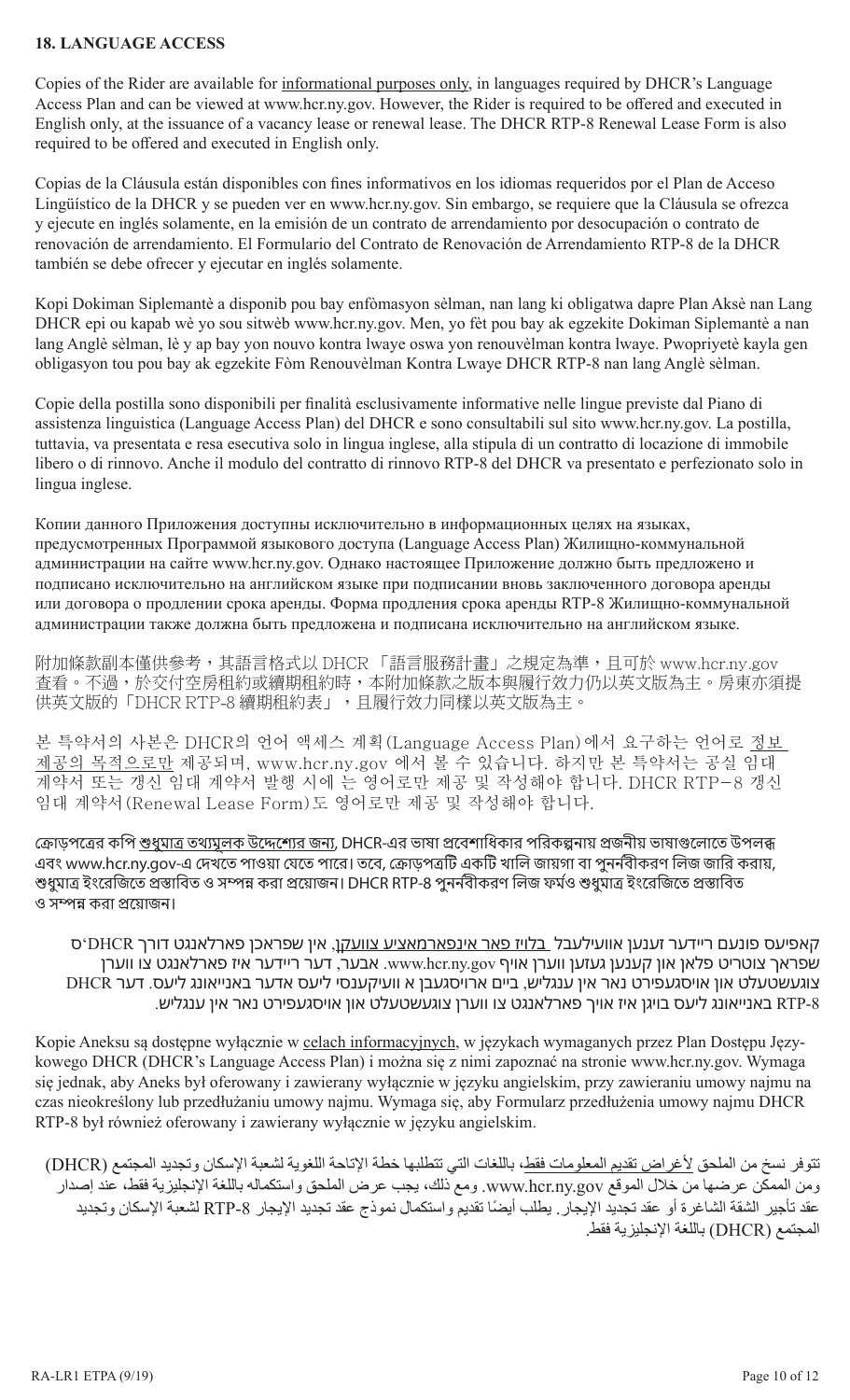### **19. FEES**

There are certain fees that owners may charge tenants separate and apart from the rent for the apartment. However, fees of any kind do not become part of the legal rent or preferential rent and cannot be added to it for the purpose of calculating lease renewal increases.

#### Lawful fees:

Late fees where a clause in the initial vacancy lease allows for them to be charged by a certain specific date and the late fees are no more than the lesser of \$50 or 5% of the monthly rent currently being charged and collected. Preferential rents, which may also be referred to as "on-time rent," that are conditioned on prompt payment of rent or terminate upon late payment of rent are not allowed.

Legal fees can only be collected if ordered by a judge in court.

Reasonable fees for a background check when applying to be a tenant which cannot exceed \$20 per tenant subject to the background check.

Fees for window guards (\$10 per guard) are detailed in DHCR Fact Sheet #25.

Fees for smoke alarms, carbon monoxide detectors and natural gas detectors are established by the local municipality.

Actual Fees/charges incurred for insufficient funds for a tenant's rent check that did not clear (bounced checks), if this was provided for in the initial lease.

Fees imposed by a government agency that has oversight authority pursuant to a regulatory agreement.

Fees for Air Conditioners and Tenant-installed Washing Machines, Dryers and Dishwashers are detailed in DHCR's Operational Bulletin 84-4 and DHCR Operational Bulletin 2005-1.

Fees for Sub-Metering or other utility services. Fees for Sub-Metering are detailed in DHCR Operational Bulletin 2014-1.

#### Unlawful Fees:

Fees for background checks on rent stabilized tenants in occupancy.

Fees cannot be charged to the tenant for a background check on a prospective roommate or additional family member.

Pet security deposit or fees proposed for a service animal or that are in violation of fair housing law.

Fees for owner installed air conditioner brackets are prohibited.

Fees including but not limited to damage fees, repair fees of any kind including those incurred for removal of municipal violations, painting fees, cleaning fees and other fees not established by or in excess of the amount allowed by the rent regulations or other municipal regulations are prohibited. Please note that the inappropriateness of imposing these fees through the lease may not necessarily prevent an owner from independently seeking other relief in court for objectionable conduct or damages.

The \$20 fee that must be paid by owners to the municipality for each stabilized apartment can not be passed along as a fee to the tenant.

Tenants who have been billed for fees and/or surcharges that they may believe are unlawful or untimely, have the right to file a complaint of rent overcharge on DHCR form RA-89 and/or pursue remedies in court.